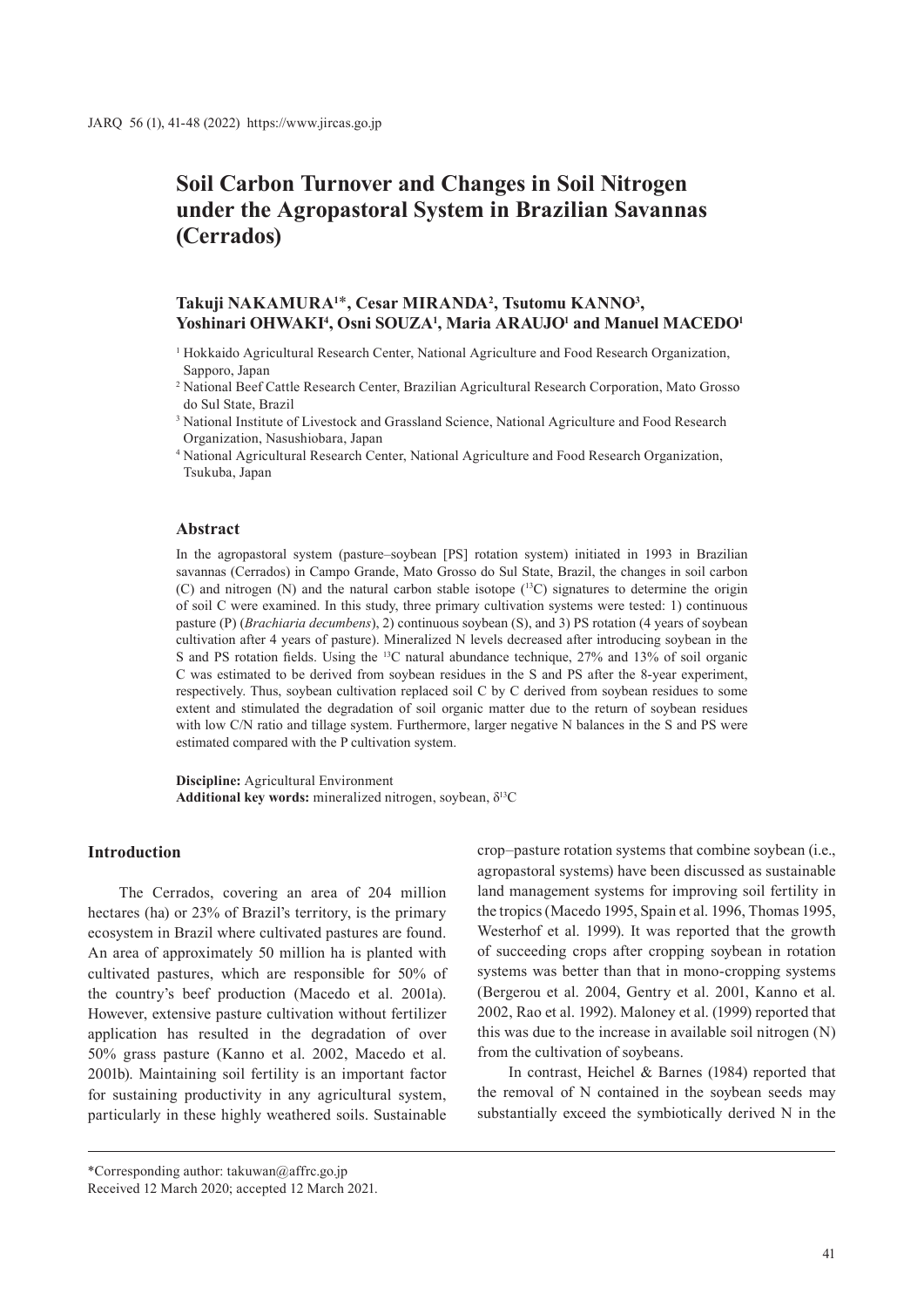#### T. Nakamura et al.

residue returned to the soil. Therefore, the removal of the harvested grain could actually result in a net deficit of soil N. Consequently, the effect of introducing soybean on soil N and organic matter statuses remains unclear in agropastoral systems. This research aimed to examine the effect of cultivation of soybean on soil N and the contribution of soybean-derived organic matter to the status of soil carbon (C) in the agropastoral system of Brazilian savannas (Cerrados).

## **Materials and methods**

#### **1. Experimental site**

The experiment was conducted at the National Beef Cattle Research Center, Brazilian Agricultural Research Corporation (EMBRAPA-CNPGC), Campo Grande, Mato Grosso do Sul State, Brazil (20°27′S and 54°37′W). The rainy season is from September-October to April-May. The mean annual precipitation is 1,571 mm, 80% of which falls during the 7-month rainy season. The mean maximum and minimum temperatures are 28.8°C and 18.3°C, respectively. The soil is classified as dark red Latosol (Oxisol). The chemical characteristics of the soil before the experiment were as follows: pH, 5.7; organic matter, 2.9%; base saturation of exchangeable cations, 24%; base saturation of exchangeable calcium, 1.36; magnesium, 0.91; potassium, 0.11; and aluminum, 0.34 cmol(+)  $kg^{-1}$ ; and phosphorus (Mehlich-I), 2.25 mg kg<sup>-1</sup> (Kanno et al. 2002).

The experimental area before establishing the cropping systems was a degraded *Brachiaria decumbens* pasture that was seeded after the clearing of the original Cerrados forest in 1976. In 1993, at the beginning of the experiment, dolomite limestone  $(2,500 \text{ kg ha}^{-1})$  and phosphorus fertilizer (80 kg P<sub>2</sub>O<sub>5</sub> ha<sup>-1</sup>) were applied to the degraded pasture area as single superphosphate. The cropping systems were defined as follows (Table 1):

- (1) Natural Cerrado vegetation (original Cerrado forest  $[FR]$ ).
- (2) Eight years of continuous pasture, for which the *B. decumbens* pasture was renewed and fertilized in 1993 (P).
- (3) Eight years of continuous cropping (S), for which the area reclaimed from the degraded pasture was continuously cultivated with soybean during summers after 1993 under a farmer's common conventional system (yearly disking), with winter fallow (disking depth, 20 cm).
- (4) Four years of pasture and 4 years of cropping (PS), wherein *B. decumbens* pasture was renewed in 1993, grazed until 1997, and then substituted by a yearly crop of soybean during summer, from 1998 to 2002.

The experimental design was a randomized blocked design with four replications, except for the FR. The experimental plot for P and PS covered 0.7 ha and that for S covered 0.13 ha. On each experimental plot, the pasture was continuously grazed throughout the experimental period by two beef cattle without supplementary feed; no grass was cut, and all feces and urine were left on the pasture.

## **2. Chemical analysis**

Soil samples from the depths of 0 cm-20 cm were collected using a metal ring. The samples were taken from eight randomized points on each plot and were mixed together. The soils were air-dried, ground, and then passed through a 2-mm mesh sieve. Total contents of soil C and N were determined using an NC analyzer (Sumigraph NC-900, Sumika Chemicals, Tokyo, Japan). Mineralized N contents in soil samples were measured according to incubation methods (Kanda et al. 2002, Matsumoto et al. 2000a, b). A 6-g aliquot of soil in a 100-mL glass bottle was moistened at 60% of maximum water-holding capacity. The soil in the bottle was incubated at 30°C for 4 weeks. After the incubation period, the inorganic N of the soil was extracted with 100 g L−1 KCl and determined using the indophenol method and distilled in the presence of Devarda's alloy for ammonium and nitrate contents, respectively (JIS 1971). The content of mineralized N was determined via the difference in inorganic N content before and after the incubation.

The  $\delta^{13}$ C values of soil samples, which were weighed into thin capsules containing 100-1,000 μg C per capsule, were determined via mass spectrometry (Finnigan DELTA Plus XP, Thermo Electron Co., San Jose, USA).

**Table 1. Experiment detail**

| Treatment | 93/94   |         |  |                           | 94/95 95/96 96/97 97/98 98/99 99/00 00/01 |                    |  | Description                 |  |  |
|-----------|---------|---------|--|---------------------------|-------------------------------------------|--------------------|--|-----------------------------|--|--|
| FR        |         |         |  | Forest                    |                                           |                    |  | Native vegetation (Cerrado) |  |  |
|           | Pasture |         |  |                           |                                           | Continuous pasture |  |                             |  |  |
|           | Sovbean |         |  | Continuous summer soybean |                                           |                    |  |                             |  |  |
| <b>PS</b> |         | Pasture |  |                           |                                           | Soybean            |  | $ 4y$ pasture + 4y soybean  |  |  |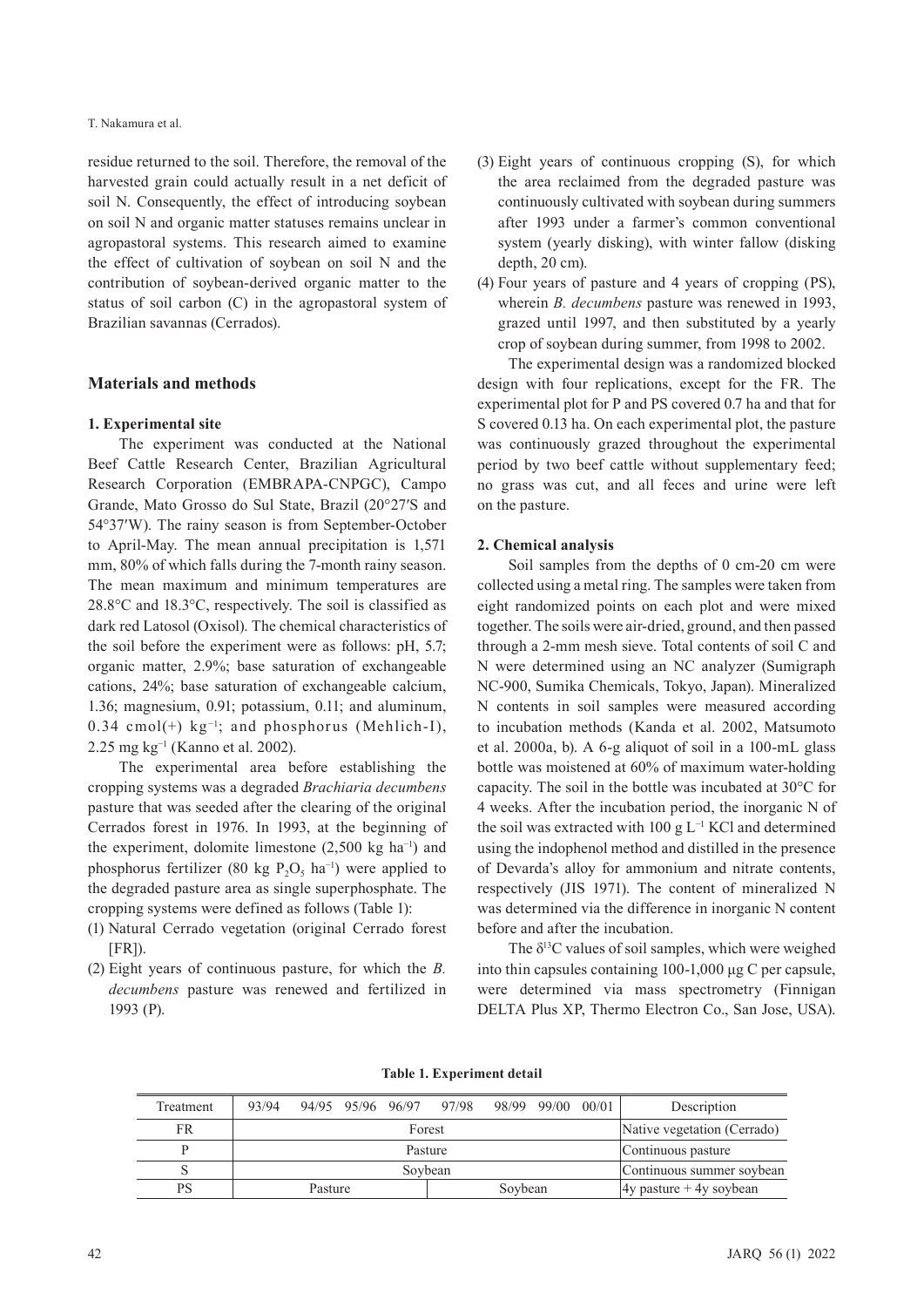Isotope ratios are expressed as  $\delta^{13}$ C values:

$$
\delta^{13}C (%) = (Rsample / Rstandard - 1) \times 1,000
$$

where R is 13C/12C and Pee Dee Belemnite was used as the standard.

The  $\delta^{13}$ C values of C<sub>3</sub> or C<sub>4</sub> plants have different signatures because of larger isotopic discrimination against 13C during the primary carboxylation of plants with the Calvin cycle  $(C_2)$  than that with the Hatch–Slack cycle  $(C_4)$ . Common Cerrado plants or soybean are typical  $C_3$  plants with a <sup>13</sup>C signature that ranges from  $-25$  to  $-30$ , but the <sup>13</sup>C signature of tropical C<sub>4</sub> grasses, such as *B*. *decumbens*, ranges from −6 to −19 (Miranda et al. 1997, Smith & Epstein 1971). The litter of these plants would have a similar 13C signature, and changes from  $C_3$  to  $C_4$  vegetation would provide an *in situ* labeling that allows identifying not only the primary C sources but also the changes occurring in the whole soil organic matter (Balesdent et al. 1987, Cadisch et al. 1996, Huggins et al. 1998, Rao et al. 1994). Thus, the proportions of C derived from Cerrado forest, grasses, and soybean were estimated according to the model of Cadisch & Giller (1996) and Cadish et al. (1996). The proportion of soil organic matter derived from  $C_4$  grasses in a pure grass pasture after the clearing of the Cerrado rainforest can be calculated using the following formula:

$$
\mathbf{f}_{g(G)} = (\delta_{(G)} - \delta_{(RF)}) / (\delta_g - \delta_{(RF)}) \tag{1}
$$

where  $f_{g(G)}$  is the proportion of soil organic matter derived from  $C_4$  grass for a pure grass pasture (G) after the clearing of the rainforest,  $\delta_{(G)}$  is the  $\delta^{13}$ C value of the soil under the pure grass pasture,  $\delta_{(RF)}$  is the  $\delta^{13}C$  value of soil under the rainforest of Cerrado (RF), and δg is the  $\delta^{13}$ C value of grass plant material (g). For the model calculations, we assume that the decay of rainforest organic matter under the grass–soybean (GS) pasture is similar to the rate of decay of the rainforest organic matter under the pure grass pasture. Logically, as long as the experimental area is homogeneous at the start of the experiment, it follows that:

$$
C_{\rm rf(GS)} = C_{\rm rf(G)} \tag{2}
$$

where  $C_{\text{rf(GS)}}$  is the amount of the remaining rainforest C in the GS pasture and  $C_{rf(G)}$  is the amount of rainforest C in the pure grass pasture. The total amount of soil C of the GS pasture,  $C_{(GS)}$ , can be expressed as follows:

$$
C_{(GS)} = C_{s(GS)} + C_{g(GS)} + C_{rf(G)}
$$
\n(3)

where  $C_{s(GS)}$  is the amount of soybean-derived C from the GS pasture and  $C_{g(GS)}$  is the amount of grass-derived C from the GS pasture. Thereafter, by solving equation (3) for  $C_{\sigma(GS)}$ , the equation can be shown as follows:

$$
C_{g(GS)} = C_{(GS)} - C_{s(GS)} - C_{rf(G)}
$$
\n(3')

The total amount of <sup>13</sup>C in the soil under the GS pasture is as follows:

$$
C_{\text{(GS)}}\,\delta_{\text{(GS)}}\!=\!C_{\text{s(GS)}}\,\delta_{\text{s}}+C_{\text{g(GS)}}\,\delta_{\text{g}}+C_{\text{rf(G)}}\,\delta_{\text{(RF)}}\qquad \qquad (4)
$$

where  $\delta_{(GS)}$  is the  $\delta^{13}$ C value of the soil under the GS pasture and  $\delta_s$  is the  $\delta^{13}$ C value of soybean residue. Equation (3') is substituted into equation (4) and can be expressed as follows:

$$
C_{\text{(GS)}} \, \delta_{\text{(GS)}} = C_{\text{s(G)}} \, (\delta_{\text{s}} - \delta_{\text{g}}) + C_{\text{(GS)}} \, \delta_{\text{g}} - C_{\text{rf(G)}} \, (\delta_{\text{g}} - \delta_{\text{(RF)}}) \tag{4'}
$$

The remaining rainforest  $C$  in the pure grass pasture can be expressed as follows:

$$
C_{rf(G)} = C_{(G)} (1 - f_{g(G)})
$$
\n(5)

where  $C_{(G)}$  is the amount of C in the pure grass pasture. Equation (5) is substituted into equation (4') and follows that:

$$
C_{(GS)} \delta_{(GS)} = C_{s(GS)} (\delta_s - \delta_g) + C_{g(GS)} \delta_g - C_{(G)} (1 - f_{g(G)}) (\delta_g - \delta_{(RF)})
$$
(6)

Equation (1) is substituted as ( $[1 - f_{g(G)}] [\delta_g - \delta_{(RF)}]$ ) in equation (6) and follows that:

$$
(1 - fg_{(G)}) (\delta_g - \delta_{(RF)}) = \delta_g - \delta_{(G)}
$$
 (7)

By substituting equation (7) into equation (6) and solving for  $C_{s(GS)}/C_{(GS)}$ , which is equal to the proportion of soybean-derived C,  $f_{s(GS)}$ , in the GS pasture, equation (8) is derived as follows:

$$
\begin{array}{l} f_{s(GS)}=C_{s(GS)}/\left(C_{(GS)}\right.\\ \qquad\displaystyle=1\;/\left(\delta_{s}-\delta_{g}\right)(\delta_{(GS)}-\delta_{g}+C_{(G)}/\left(C_{(GS)}\left[\delta_{s}-\delta_{(G)}\right]\right)(8)\end{array}
$$

#### **Results and discussion**

The content of soil C in FR (22-27 g kg<sup>-1</sup> soil) was the highest in all treatments (Fig. 1). Although the C content in the P treatment decreased once in 1997 and then increased, it slightly decreased in the P system during the 8-year experiment. The C content in the S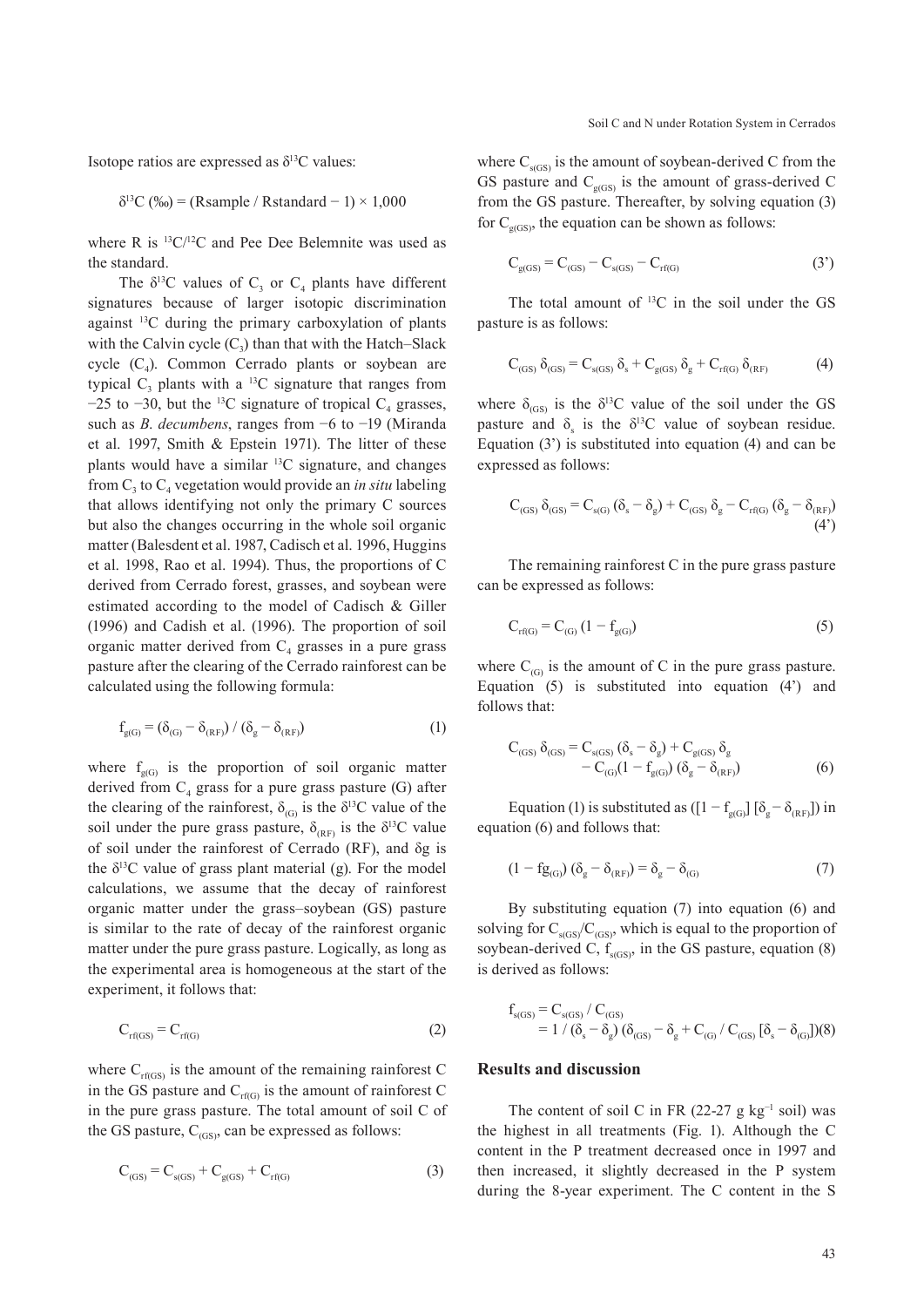and PS treatments did not decrease until 1997, and the C content in the S system did not differ to that in PS. The C content in the S and PS systems decreased after 1997 and was slightly lower in the S than in the PS system. The total content of soil N in the FR (1.5-2.0 g kg<sup>-1</sup> soil) was the highest among all cropping treatments, and the N content in the P treatment also slightly decreased during the 8-year experiment (Fig. 1). The N content in the S and PS treatments did not change much until 1997; however, it sharply declined thereafter and was slightly lower in the S than in the PS system. Varvel (1994) reported that soil C and N contents in the continuous soybean system decreased compared with the maize–soybean rotation system. In our study, although the effects of soybeans were unlikely to appear in C and N contents during the first 4 years of the 8-year experiment, the effects were likely to be stronger during the last 4 years.

The mineralized N content in the FR was the highest among all treatments throughout the experimental period and that in the P system changed slightly during the 8 years (Fig. 2). However, for the S and PS treatments, mineralized N content decreased slightly during the first 4 years and then greatly decreased during the last 4 years. The trend of the decline of soil mineralized N content was similar to that of soil C and N contents. These data indicated that soybean cultivation would stimulate the decrease of mineralized N in soil.

There have been various studies on the estimation of organic matter turnover in soils using the C stable isotopic technique (Arrouays et al. 1995, Bonde et al. 1992, Cadisch & Giller 1996, Cadisch et al. 1996, Cerri & Andreux 1990, Neill et al. 1996, Rao et al. 1994, Yoneyama et al. 2001). After clearing the forest, the introduction of crops led to a decrease in C content, and the ratio of C derived from crop residues to soil C increased rapidly (Arrouays et al. 1995, Cerri & Andreux 1990, Neill et al. 1996). In southwest France, a rapid loss of native forest



**Fig. 1. C and N contents in the 0 cm-20 cm depth layers of soil under different treatments in the agropastoral experiment (left, forest and pasture; right, introducing soybean)** Soils were collected in September of 1993, 1997, and 2001.

Error bars indicate standard error.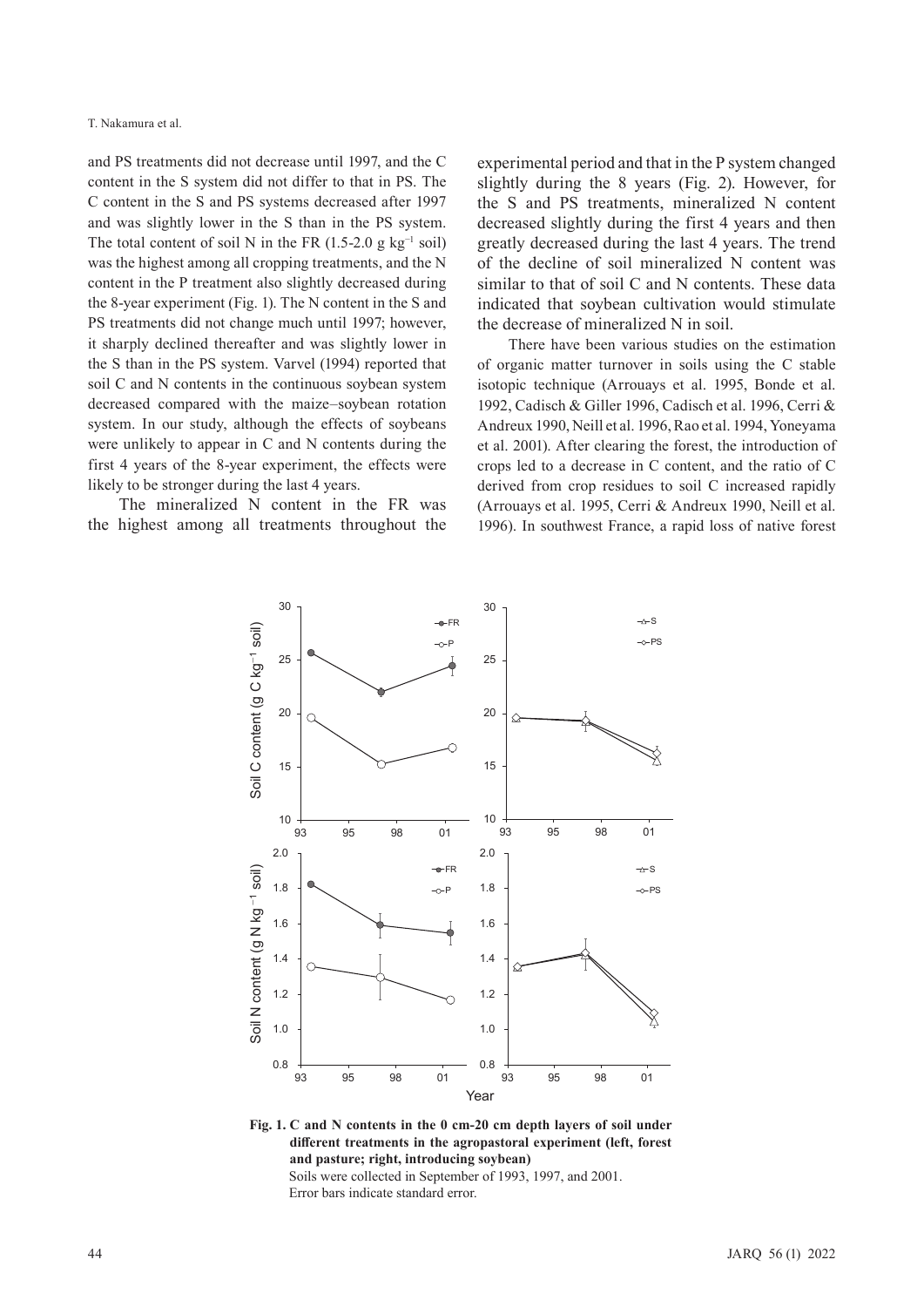

**Fig. 2. Mineralized N contents in the 0 cm-20 cm depth layers of soil under different treatments in the agropastoral experiment (left, forest and pasture; right, introducing soybean)** Soils were collected in September of 1993, 1997, and 2001. Error bars indicate standard error.

organic matter occurred, and the fraction of C coming from cultivated maize increased during the first decades of cultivation after forest clearing (Arrouays et al. 1995). In the Brazilian Amazon Basin state of Rondonia, 17% of soil C in the top 10-cm layer was derived from pastures in a 3-year-old pasture; for 5-year-old and older pastures, the ratio of C derived from pasture to soil C was higher than that derived from forests down to 30-cm depth (Neill et al. 1996). These results indicate that there was a rapid rate of increase of crop-derived C and a loss of forest-derived C in soil organic matter.

Rao et al. (1994) estimated that 29% of soil C of a grass–legume pasture was derived from legume residues in the top 0 cm-2 cm of soil of a 12-year-old tropical pasture on an Oxisol in Colombia. In our study, the FR had the lowest  $\delta^{13}$ C value among all treatments during the 8-year experiment, although the FR could not be included in the multiple comparisons because of the experimental design

**Table 2. δ13C (‰) values in the 0 cm-20 cm depth soil layer**

|    | $Sep-93$        | $Sep-97$            | $Sep-01$     |
|----|-----------------|---------------------|--------------|
| FR | $-22.6$         | $-19.4$             | $-22.8$      |
| P  | $-16.5^{\rm d}$ | $-16.8^{\text{cd}}$ | $-16.6^d$    |
| S  | $-16.5^{\rm d}$ | $-19.8^{\rm a}$     | $-19.2^{ab}$ |
| РS | $-16.5^{\rm d}$ | $-17.1^{\text{cd}}$ | $-18.2^{bc}$ |

Multiple comparisons have been conducted in the three treatments without the FR because of the experimental design of this study.

Values with a common letter are not significantly different at *<sup>P</sup>*< 0.05 according to Tukey's HSD test.

of this study (Table 2). The  $\delta^{13}$ C values for the P treatment were higher than those for other cropping systems during the experiment. For the S system, the  $\delta^{13}$ C values decreased with increasing number of years. For the PS system, the values decreased after the start of crop cultivation (i.e., September 1997). Of the total soil C in the P system, 69% was derived from *B. decumbens* grass at the start of the experiment in 1993 (Fig. 3). The total soil C in the P system after the 8-year experiment contained 71% of the original C from the pasture and 29% of original C from the native forest. In the S treatment, after 8 years, soybean-originated C accounted for 27% of the total C, 39% was derived from the previous pasture period of 1978-1993, and 34% of the total C derived from the native forest. In the PS treatment, 57% of the total C originated from the pasture, 13% derived from soybean, and 30% derived from the native forest. Thus, it appeared that soybean cultivation replaced, to some extent, grass C with soybean C in the S and PS treatments.

We also estimated the N balance in the P, S, and PS treatments (Table 3). N fixation is the primary source of N input in the agropastoral system. The output of N was from soybean seeds and leaching. The N balances in the three cropping systems—P, S, and PS—were negative, and the S system induced the largest N output from the ecosystems. In addition, the PS rotation system showed a larger negative N balance than the P system. Thus, soybean cultivation in the agropastoral system induced a negative N balance because of the larger removal of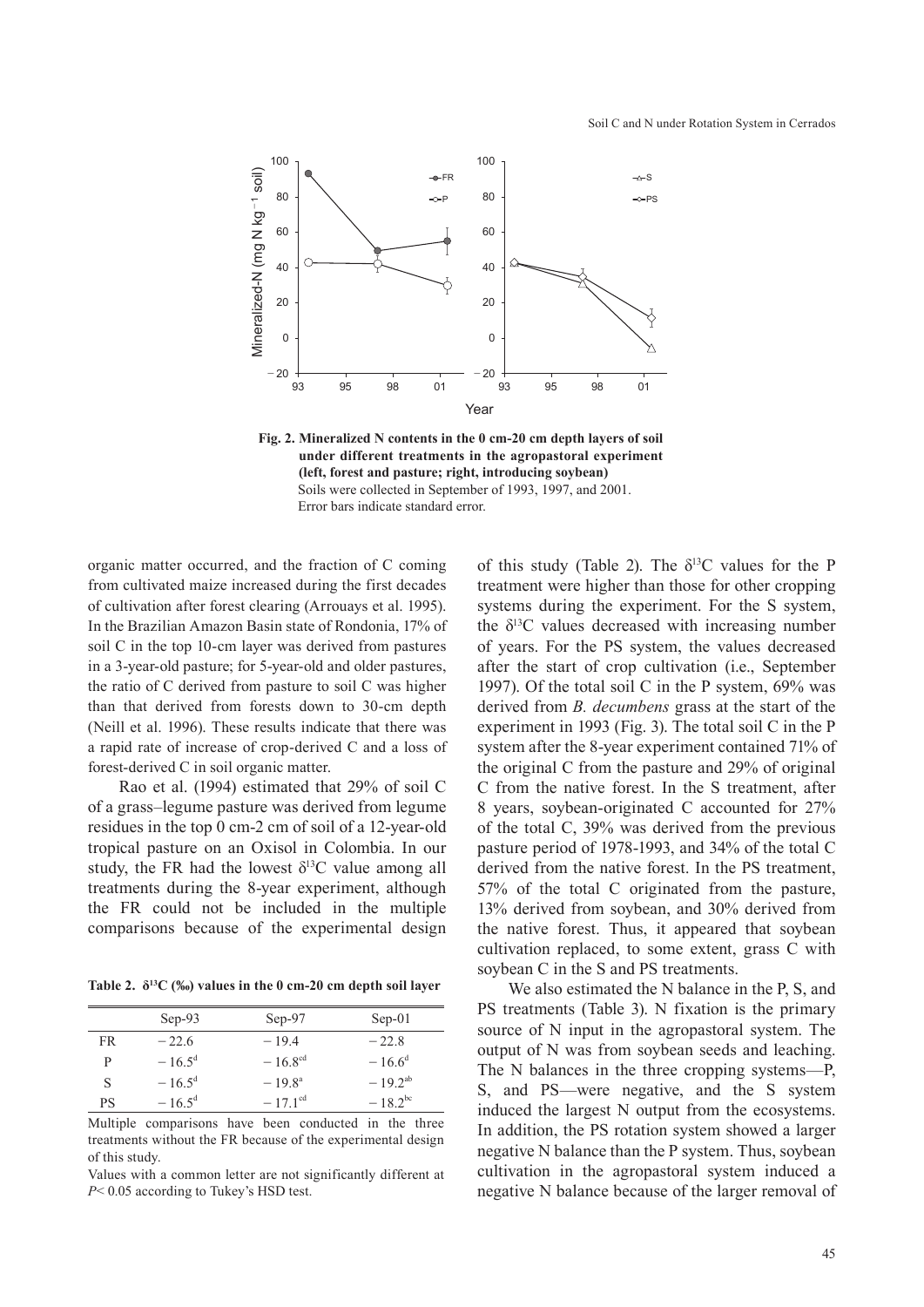T. Nakamura et al.

N with soybean seeds despite some  $N<sub>2</sub>$  fixation by soybean.

It has been indicated that in the case of the maize– soybean rotation system, the low C/N ratio in soybean residues affects N availability to the subsequent maize crop by altering the rates of soil mineralization or immobilization (Aulakh et al. 1991, Gentry et al. 2001, Green & Blackmer 1995, Kaboneka et al. 1997, Maloney et al. 1999). It was also reported that when combining sorghum and soybean, soil organic C and N decreased in the order of continuous soybean cultivation, sorghum– soybean rotation, and continuous sorghum cultivation (Havlin et al. 1990). Furthermore, in this experiment, the tillage had been done yearly after being converted to soybean cultivation from pasture. It was known that the tillage of cropping lands has led to the decline in soil organic C and soil N (Dalal & Mayer 1986a, b). It was reported that the conventional tillage system with soybean cultivation decreased soil C compared with grass pasture (Huggis et al. 2007). Al-Kaisi et al. (2005) reported that the tillage system resulted in less soil organic C and total soil N contents compared with the nontillage system. In our study, these results suggested that soybean cultivation stimulated a loss of pasture C and decreased mineralized N after 8 years in the S and PS treatments because of the low C/N ratio of soybean residues (Maloney et al. 1999)



**Fig. 3. Contribution of forest, grass, and soybean C with time after the clearing of the forest to soil C at 0 cm-20 cm depth in P, S, and PS cropping treatments in the agropastoral experiment**

| Table 3. Estimated N balance of the three cropping systems (P, S, and PS) during the 8-year experimental period |  |  |  |  |
|-----------------------------------------------------------------------------------------------------------------|--|--|--|--|
|                                                                                                                 |  |  |  |  |

| Input                                              |       |                                    |       | Output  |                                         |          |                                                 |       |         |
|----------------------------------------------------|-------|------------------------------------|-------|---------|-----------------------------------------|----------|-------------------------------------------------|-------|---------|
|                                                    |       | $N_2$ fixation Deposition<br>Total |       | soybean | Harvest of Liveweight<br>gain of cattle | Leaching | Volatilization from<br>dung and urine of cattle | Total | Balance |
| (Unit: kgN ha <sup>-1</sup> 8years <sup>-1</sup> ) |       |                                    |       |         |                                         |          |                                                 |       |         |
|                                                    | 232   | 48                                 | 280   |         | 68                                      |          | 319                                             | 394   | $-114$  |
| <sup>S</sup>                                       | 1.017 | 48                                 | 1,065 | 1,130   |                                         | 608      |                                                 | 1.738 | $-673$  |
| PS                                                 | 513   | 48                                 | 561   | 441     | 40                                      | 384      | 187                                             | 1.053 | $-491$  |

Notes:

1) %DM of grain, 86%; %N in dry matter, 6.1% (Kanda et al. 2001), and the contribution of biologically fixed N in total N of grains, assumed to be 90% (Kanno et al. 2002).

2) %N in cattle was assumed to be 2.4%, and it was expected that 4.7 kg N would be lost via ammonia volatilization, when 1 kg N was taken as cattles (Cadish et al. 1994, Kanno et al. 2002).

3) Data on the grain of soybean and the liveweight gain of cattle were according to Macedo et al. (2004).

4) Data on deposition and leaching were according to Kanda et al. (2001).

5) The amount of nonsymbiotic N2 fixation of *B. decumbens* was according to Kanda et al. (2001).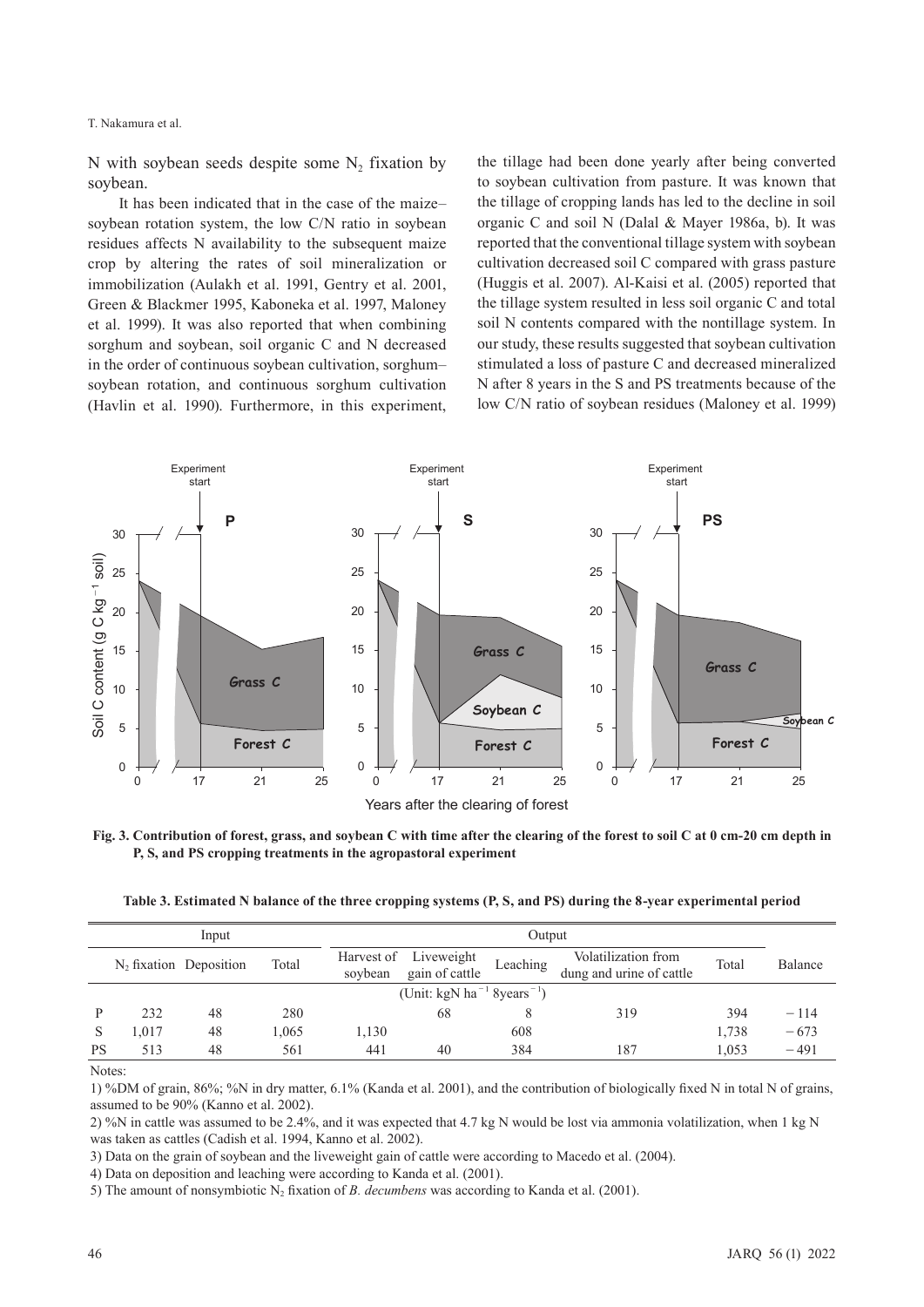and the tillage system. Therefore, introducing soybean cultivation in the cropping system would likely cause reductions of soil C and N, accelerate the degradation of soil organic matter, and lead to the decline of mineralized N and a negative N balance in the ecosystem. In other words, soybean cultivation may cause reductions in the soil N status of this agropastoral system.

#### **Acknowledgements**

This study was conducted as part of an international collaboration between the Japan International Research Center for Agricultural Sciences (JIRCAS) and the National Beef Cattle Research Center, Brazilian Agricultural Research Corporation (EMBRAPA-CNPGC), titled "Comprehensive studies on the development of a sustainable agropastoral system in the sub-tropical zone of Brazil." We would like to thank Emeritus Prof. T. Tadano (Hokkaido Univ.), Emeritus Prof. T. Yoneyama (Univ. of Tokyo), and Dr. S. Shimada (NARC/NARO) for their critical and invaluable comments on the manuscript. Moreover, we thank Mr. M. Kouda (JIRCAS), Mr. M. M. Borges, Mr. G. M. Pitaluga, and Ms. I. M. Naka (EMBRAPA-CNPGC) for their help with the field and laboratory work.

#### **References**

- Al-Kaisi et al. (2005) Soil carbon and nitrogen changes as influenced by tillage and cropping systems in some Iowa soils. *Agriculture, Ecosystems and Environment*, **105**, 635-647.
- Arrouays, D. et al. (1995) Modelling organic carbon turnover in cleared temperate forest soils converted to maize cropping by using 13C natural abundance measurements. *Plant Soil*, **173**, 191-196*.*
- Aulakh, S. et al. (1991) Crop residue placement effects on denitrification and mineralization. *Soil Sci. Soc. Am. J.*, **55**, 1020-1025*.*
- Balesdent, J. et al. (1987) Natural 13C abundance as a tracer for studies of soil organic matter dynamics. *Soil Biol. Biochem.*, **19**, 25-30*.*
- Bergerou, A. et al. (2004) Role of  $N_2$  fixation in the soybean N credit in maize production. *Plant Soil*, **262**, 383-394.
- Bonde, A. et al. (1992) Dynamics of soil organic matter as reflected by natural 13C abundance in particle size fractions of forested and cultivated oxisols. *Soil Biol. Biochem.*, **24**, 275-277.
- Cadisch, G. et al. (1994) Nitrogen cycling in a pure grass pasture and a grass-legume mixture on a red latosol in Brazil. *Trop. Grassl.*, **28**, 43-52.
- Cadisch, G. & Giller, E. (1996) Estimating the contribution of legumes to soil organic matter build up in mixed communities of C3/C4 plants. *Soil Biol. Biochem.*, **28**, 823-825.
- Cadisch, G. et al. (1996) Carbon turnover (delta-13C) and nitrogen mineralization potential of particulate light soil

organic matter after rainforest clearing. *Soil Biol. Biochem.*, **28**, 1555-1567.

- Cerri, C. & Andreux, F. (1990) Changes in organic carbon content in oxisols cultivated with sugar cane and pasture, based on 13C natural abundance measurement. *In* Transactions 14th International Congress of Soil Science, Kluwer Academic, Kyoto, Japan, pp. 98-103.
- Dalal, R. & Mayer, J. (1986a) Long-term trends in fertility of soils under continuous cultivation and cereal cropping in Southern Queensland. II. Total organic carbon and its rate of loss from the soil profile. *Aust. J. Soil Res.*, **24**, 281-292.
- Dalal, R. & Mayer, J. (1986b) Long-term trends in fertility of soils under continuous cultivation and cereal cropping in Southern Queensland. V. Rate of loss of total nitrogen from the soil profile and changes in carbon: Nitrogen ratios. *Aust. J. Soil Res.*, **37**, 493-504.
- Gentry, E. et al. (2001) Source of the soybean N credit in maize production. *Plant Soil*, **236**, 175-184.
- Green, J. & Blackmer, M. (1995) Residue decomposition effects on nitrogen availability to corn following corn or soybean. *Soil Sci. Soc. Am. J.*, **59**, 1065-1070.
- Havlin, L. et al. (1990) Crop rotation and tillage effects on soil organic carbon and nitrogen. *Soil Sci. Soc. Am. J.*, **54**, 448-452.
- Heichel, H. & Barnes, K. (1984) Opportunities for meeting crop nitrogen needs from symbiotic nitrogen fixation. *In* Organic farming: Current technology and its role in a sustainable agriculture, Volume 46*.*, eds. Bezdicek, D. et al., ASA Special Publications, Madison, USA, pp. 49-59.
- Huggins, D. et al. (2007) Corn-soybean sequence and tillage effects on soil carbon dynamics and storage. *Soil Sci. Soc. Am. J*., **71**, 145-154.
- Huggins, R. et al. (1998) Carbon dynamics in corn-soybean sequence as estimated from natural carbon-13 abundance. *Soil Sci. Soc. Am. J.*, **62**, 195-203.
- JIS (1971) Analytical method for industrial waste water. *JIS K0102* [In Japanese].
- Kaboneka, S. et al. (1997) Carbon decomposition kinetics and nitrogen mineralization from corn, soybean, and wheat residues. *Commun. Soil Sci. Plant Anal.*, **28**, 1359-1373.
- Kanda, K. et al. (2001) Nitrogen flow in agropastoral systems, Brazil. *JIRCAS J.*, **9**, 23-31.
- Kanda, K. et al. (2002) Carbon and nitrogen mineralization in soils under agro-pastoral systems in subtropical central Brazil. *Soil Sci. Plant Nutr.*, **48**, 179-184.
- Kanno, T. et al. (2002) Dry matter productivity and forage quality of *Panicum maximum* pastures established after two different crop rotation systems. *Grassl. Sci.*, **47**, 569-577.
- Macedo, M. (1995) Pastagens no ecossistema Cerrados: Pesquisa para o desenvolvimento sutentavel. *In* Proceedings of the 4th Symposium of Pasture Ecosystem in Brazil, Sao Paulo, Brazil, pp. 28-62 [In Portuguese].
- Macedo, M. et al. (2001a) Preliminary results of agro-pastoral systems in the Cerrados of Mato Grosso do Sul- Brazil. *In* JIRCAS/EMBRAPA Gado de Corte International Joint Workshop on Agropastoral System in South America. JIRCAS Working Report, eds. Kanno, T. & Macedo, M.C.M., JIRCAS, Tsukuba, Japan, pp. 34-42.
- Macedo, M. et al. (2004) Results of soybean yield, animal liveweight gain and soil fertility changes in agro-pastoral